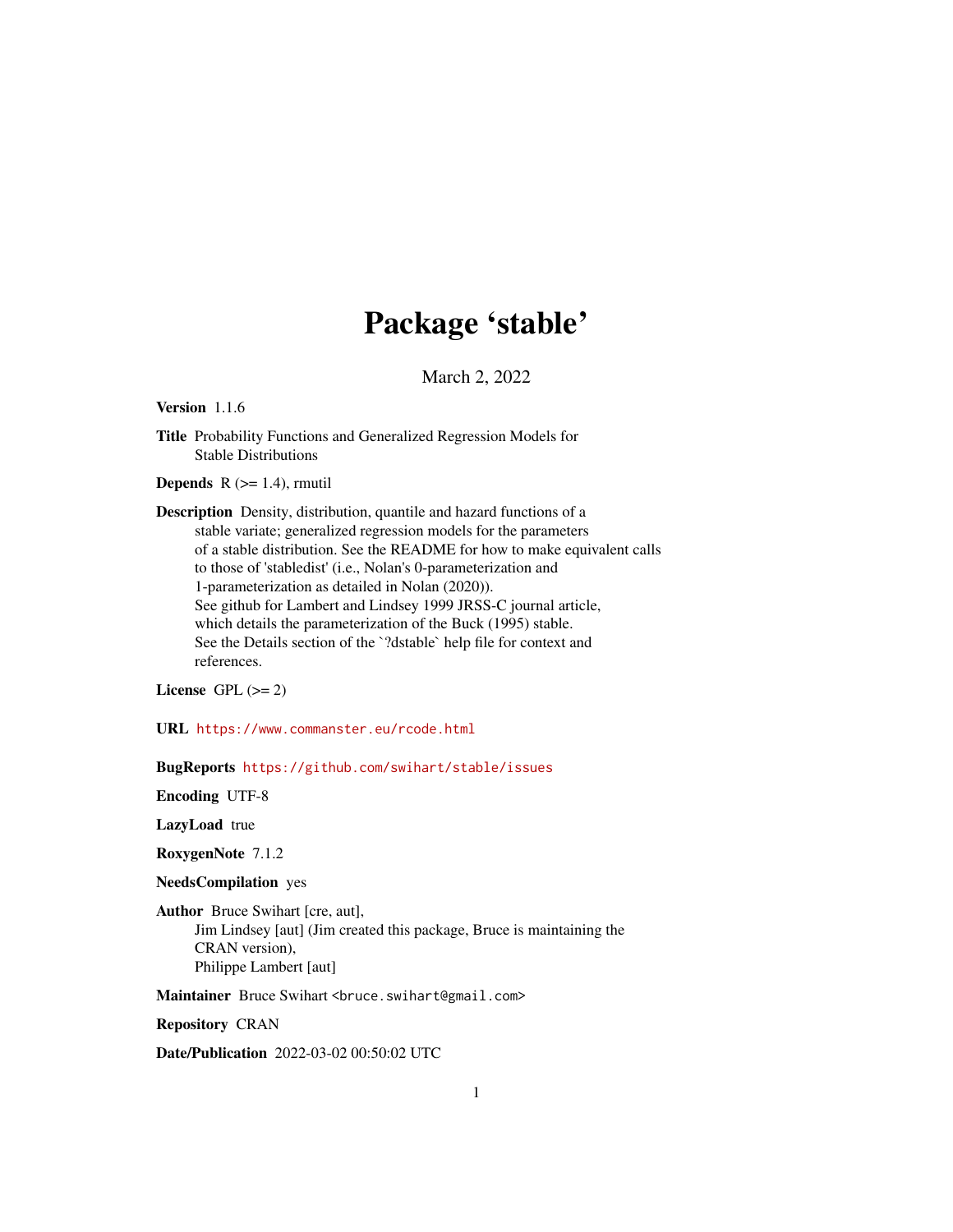### <span id="page-1-0"></span>R topics documented:

| Index |  |
|-------|--|
|       |  |
|       |  |
|       |  |
|       |  |
|       |  |
|       |  |

dstable *Stable Distribution*

#### Description

These functions provide information about the stable distribution with the location, the dispersion, the skewness and the tail thickness respectively modelled by the parameters loc, disp, skew and tail. These differ from those of 'stabledist' (i.e., Nolan's 0-parameterization and 1-parameterization as detailed in Nolan (2020)). See the README for how to make equivalent calls to those of 'stabledist' (i.e., Nolan's 0-parameterization and 1-parameterization as detailed in Nolan (2020)).

#### Usage

```
dstable(
  x,
  loc = 0,
  disp = 1/sqrt(2),
  skew = \theta,
  tail = 2,npt = 501,up = 10,eps = 1e-06,
  integration = "Romberg"
)
pstable(q, loc = 0, disp = 1/sqrt(2), skew = 0, tail = 2,eps = 1e-06)qstable(p, loc = 0, disp = 1/\sqrt{2}, skew = 0, tail = 2, eps = 1e-06)
rstable(n = 1, loc = 0, disp = 1/\sqrt{2}, skew = 0, tail = 2, eps = 1e-06)
hstable(x, loc = 0, disp = 1/\sqrt{2}, skew = 0, tail = 2, eps = 1e-06)
```
#### Arguments

| x, q | vector of quantiles.                  |
|------|---------------------------------------|
| loc  | vector of (real) location parameters. |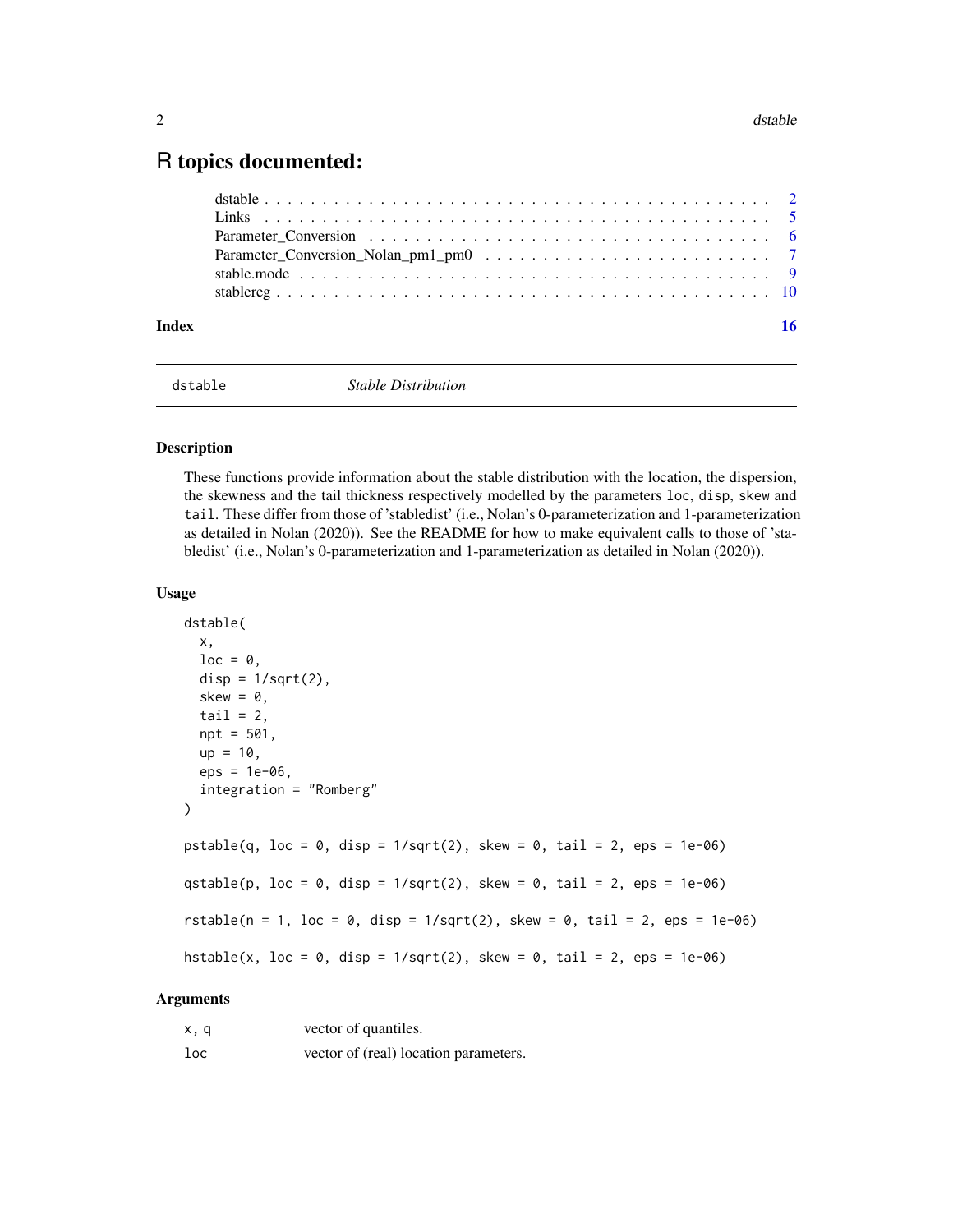#### dstable 3

| disp                 | vector of (positive) dispersion parameters.                       |  |
|----------------------|-------------------------------------------------------------------|--|
| skew                 | vector of skewness parameters (in $[-1,1]$ ).                     |  |
| tail                 | vector of parameters (in $[0,2]$ ) related to the tail thickness. |  |
| npt, up, integration |                                                                   |  |
|                      | As detailed herein – only available when using dstable.           |  |
| eps                  | scalar giving the required precision in computation.              |  |
| p                    | vector of probabilities.                                          |  |
| n                    | number of observations.                                           |  |

#### Details

dstable, pstable, qstable and hstable compute the density, the distribution, the quantile and the hazard functions of a stable variate. rstable generates random deviates with the prescribed stable distribution.

loc is a location parameter in the same way as the mean in the normal distribution: it can take any real value.

disp is a dispersion parameter in the same way as the standard deviation in the normal distribution: it can take any positive value.

skew is a skewness parameter: it can take any value in  $(-1, 1)$ . The distribution is right-skewed, symmetric and left-skewed when skew is negative, null or positive respectively.

tail is a tail parameter (often named the characteristic exponent): it can take any value in  $(0, 2)$ (with tail=1 and tail=2 yielding the Cauchy and the normal distributions respectively when symmetry holds).

If loc, disp, skew, or tail are not specified they assume the default values of  $0, 1/sqrt(2), 0$  and 2 respectively. This corresponds to a normal variate with mean = 0 and variance =  $1/2disp^2$ .

The stable characteristic function is given by

$$
greekphi(t) = ilocat-disp|t|^{tail}[1+iskewsign(t)greekomega(t, tail)]
$$

where

$$
greekomega(t,tail) = \frac{2}{\pi}LOG(ABS(t))
$$

when tail=1, and

$$
greekomega(t,tail)=tan(\frac{\pi tail}{2})
$$

otherwise.

The characteristic function is inverted using Fourier's transform to obtain the corresponding stable density. This inversion requires the numerical evaluation of an integral from 0 to  $\infty$ . Two algorithms are proposed for this. The default is Romberg's method (integration="Romberg") which is used to evaluate the integral with an error bounded by eps. The alternative method is Simpson's integration (integration="Simpson"): it approximates the integral from 0 to  $\infty$  by an integral from 0 to up with npt points subdividing  $(O, up)$ . These three extra arguments – integration, up and npt – are only available when using dstable. The other functions are all based on Romberg's algorithm.

[Swihart 2022 update:]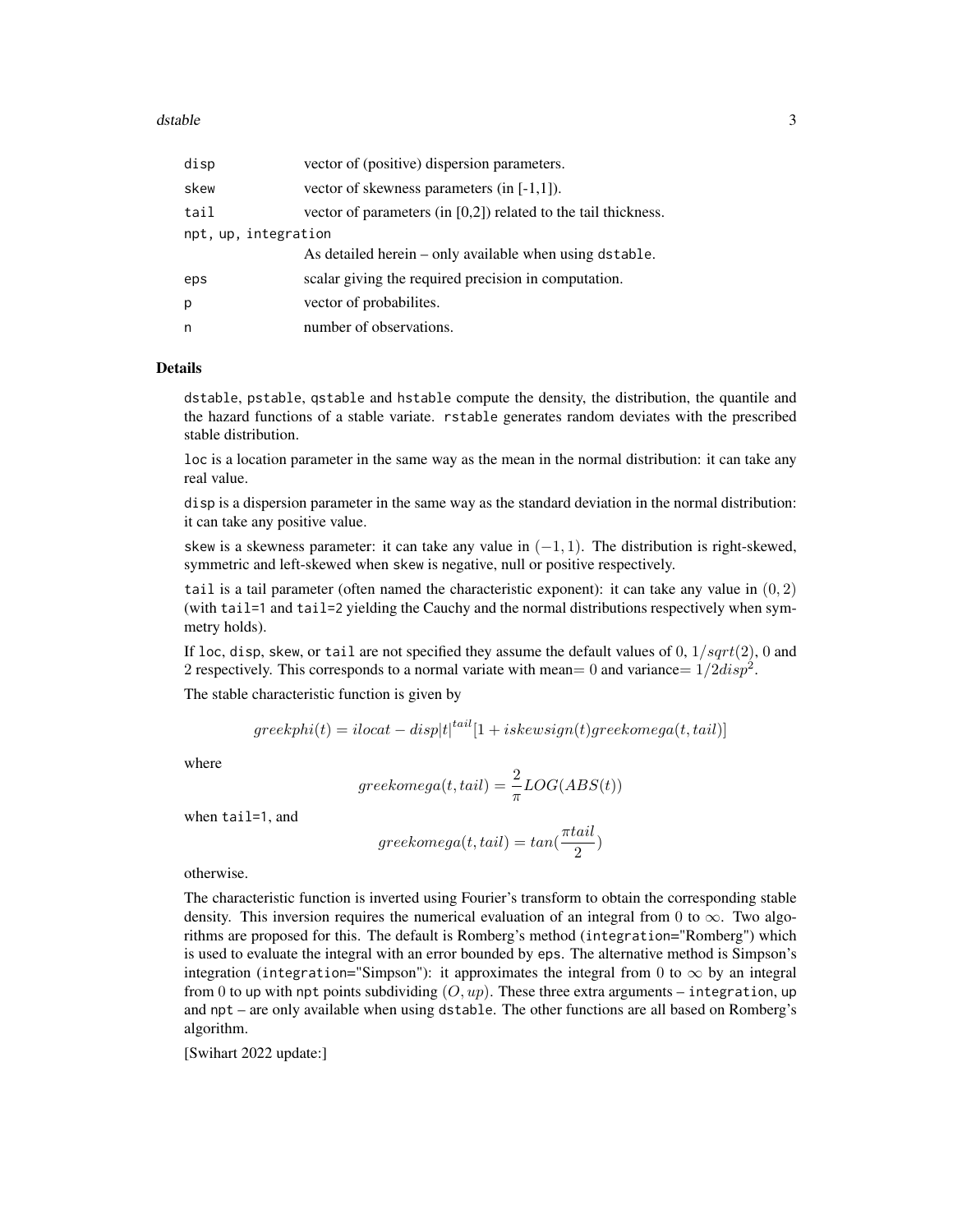See the README for how to make equivalent calls to those of 'stabledist' (i.e., Nolan's 0-parameterization and 1-parameterization as detailed in Nolan (2020)). See github for Lambert and Lindsey 1999 JRSS-C journal article, which details the parameterization of the Buck (1995) stable distribution which allowed a Fourier inversion to arrive at a form similar to but not exactly the \$g\_d\$ function as detailed in Nolan (2020), Abdul-Hamid and Nolan (1998) and Nolan (1997). The Nolan (2020) reference is a textbook that provides an accessible and comprehensive summary of stable distributions in the 25 years or so since the core of this R package was made and put on CRAN. The Buck (1995) parameterization most closely resembles the Zolotarev B parameterization outlined in Definition 3.6 on page 93 of Nolan (2020) – except that Buck (1995) did not allow the scale parameter to multiply with the location parameter. This explains why the 'Zolotarev B' entry in Table 3.1 on page 97 of Nolan (2020) has the location parameter being multiplied by the scale parameter whereas in converting the Lindsey and Lambert (1999) to Nolan 1-parameterization the location parameter stays the same.

To be clear, stable::dstable and stable::pstable are evaluated by numerically integrating the inverse Fourier transform. The code works reasonably for small and moderate values of x, but will have numerical issues in some cases (such as values from stable::pstable being greater than 1 or or not being monotonic). The arguments npt, up, integration, and eps can be adjusted to improve accuracy at the cost of speed, but will still have limitations. Functions that better handle these problems are available in other packages (such as stabledist and stable) that use an alternative method (as detailed in Nolan 1997) distinct from directly numerically integrating the Fourier inverse transform. See last example in the README.

#### Functions

- dstable: density
- pstable: cdf
- qstable: quantiles
- rstable: random deviates
- hstable: hazard

#### Author(s)

Philippe Lambert (Catholic University of Louvain, Belgium, <phlambert@stat.ucl.ac.be>)

Jim Lindsey

#### References

Lambert, P. and Lindsey, J.K. (1999) Analysing financial returns using regression models based on non-symmetric stable distributions. Applied Statistics, 48, 409-424.

Nolan, John P. Univariate stable distributions. Berlin/Heidelberg, Germany: Springer, 2020.

Nolan, John P. "Numerical calculation of stable densities and distribution functions." Communications in statistics. Stochastic models 13.4 (1997): 759-774.

Abdul-Hamid, Husein, and John P. Nolan. "Multivariate stable densities as functions of one dimensional projections." Journal of multivariate analysis 67.1 (1998): 80-89.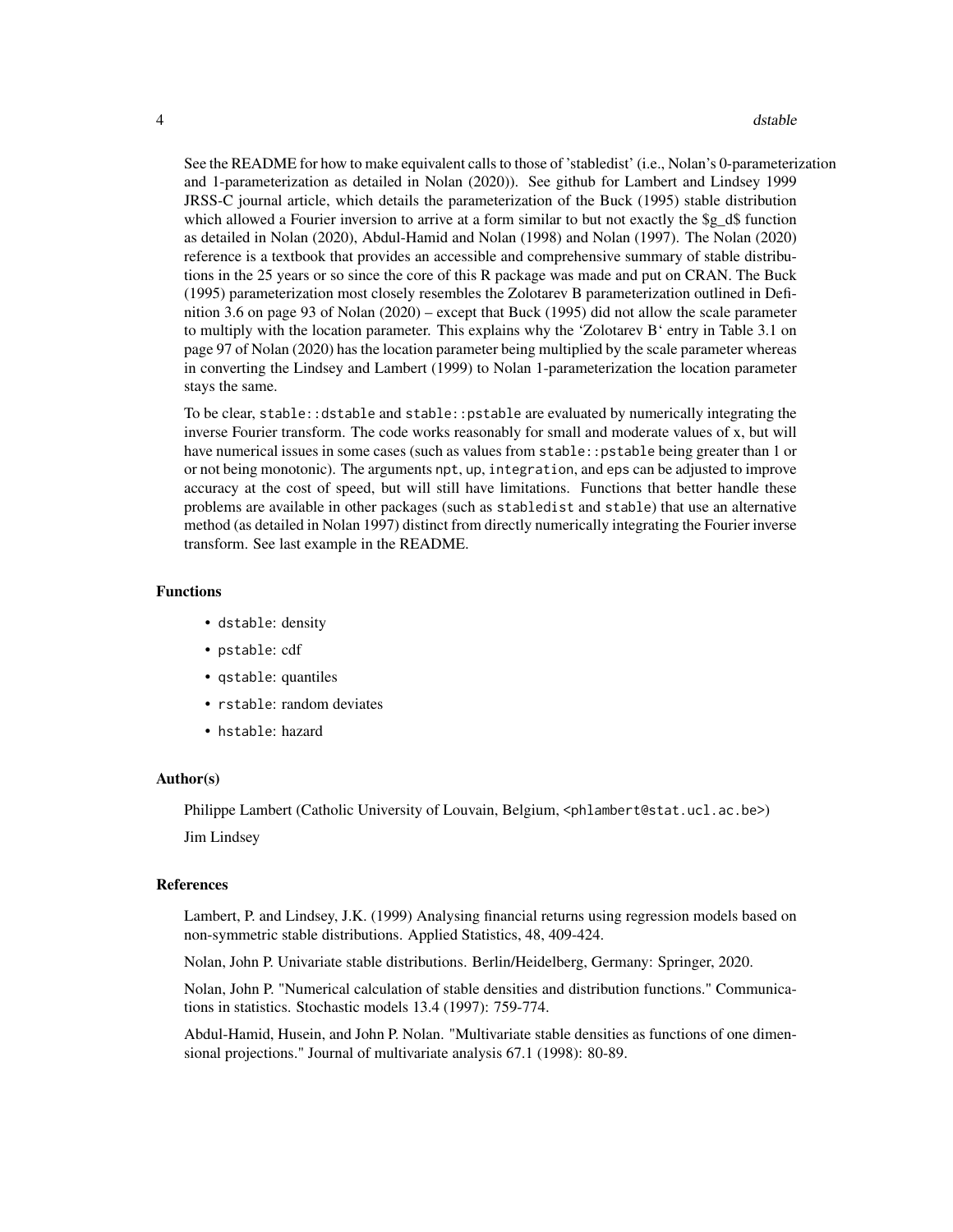#### <span id="page-4-0"></span>Links 5

#### See Also

[stablereg](#page-9-1) to fit generalized nonlinear regression models for the stable distribution parameters. R packages stabledist and libstableR provide [dpqr] functions.

#### Examples

```
par(mfrow=c(2,2))
x \le - seq(-5, 5,by=0.1)
# Influence of loc (location)
plot(x,dstable(x,loc=-2,disp=1/sqrt(2),skew=-0.8,tail=1.5),
  type="l",ylab="",main="Varying LOCation")
lines(x,dstable(x,loc=0,disp=1/sqrt(2),skew=-0.8,tail=1.5))
lines(x,dstable(x,loc=2,disp=1/sqrt(2),skew=-0.8,tail=1.5))
# Influence of disp (dispersion)
plot(x,dstable(x,loc=0,disp=0.5,skew=0,tail=1.5),
  type="l",ylab="",main="Varying DISPersion")
lines(x,dstable(x,loc=0,disp=1/sqrt(2),skew=0,tail=1.5))
lines(x,dstable(x,loc=0,disp=0.9,skew=0,tail=1.5))
# Influence of skew (skewness)
plot(x,dstable(x,loc=0,disp=1/sqrt(2),skew=-0.8,tail=1.5),
 type="l",ylab="",main="Varying SKEWness")
lines(x,dstable(x,loc=0,disp=1/sqrt(2),skew=0,tail=1.5))
lines(x,dstable(x,loc=0,disp=1/sqrt(2),skew=0.8,tail=1.5))
# Influence of tail (tail)
plot(x,dstable(x,loc=0,disp=1/sqrt(2),skew=0,tail=0.8),
 type="l",ylab="",main="Varying TAIL thickness")
lines(x,dstable(x,loc=0,disp=1/sqrt(2),skew=0,tail=1.5))
lines(x,dstable(x,loc=0,disp=1/sqrt(2),skew=0,tail=2))
```
Links *Links*

#### Description

Link and inverse functions for use in stablereg

#### Usage

 $loc_g(x)$ 

 $loc_h(x)$ 

disp\_g(x)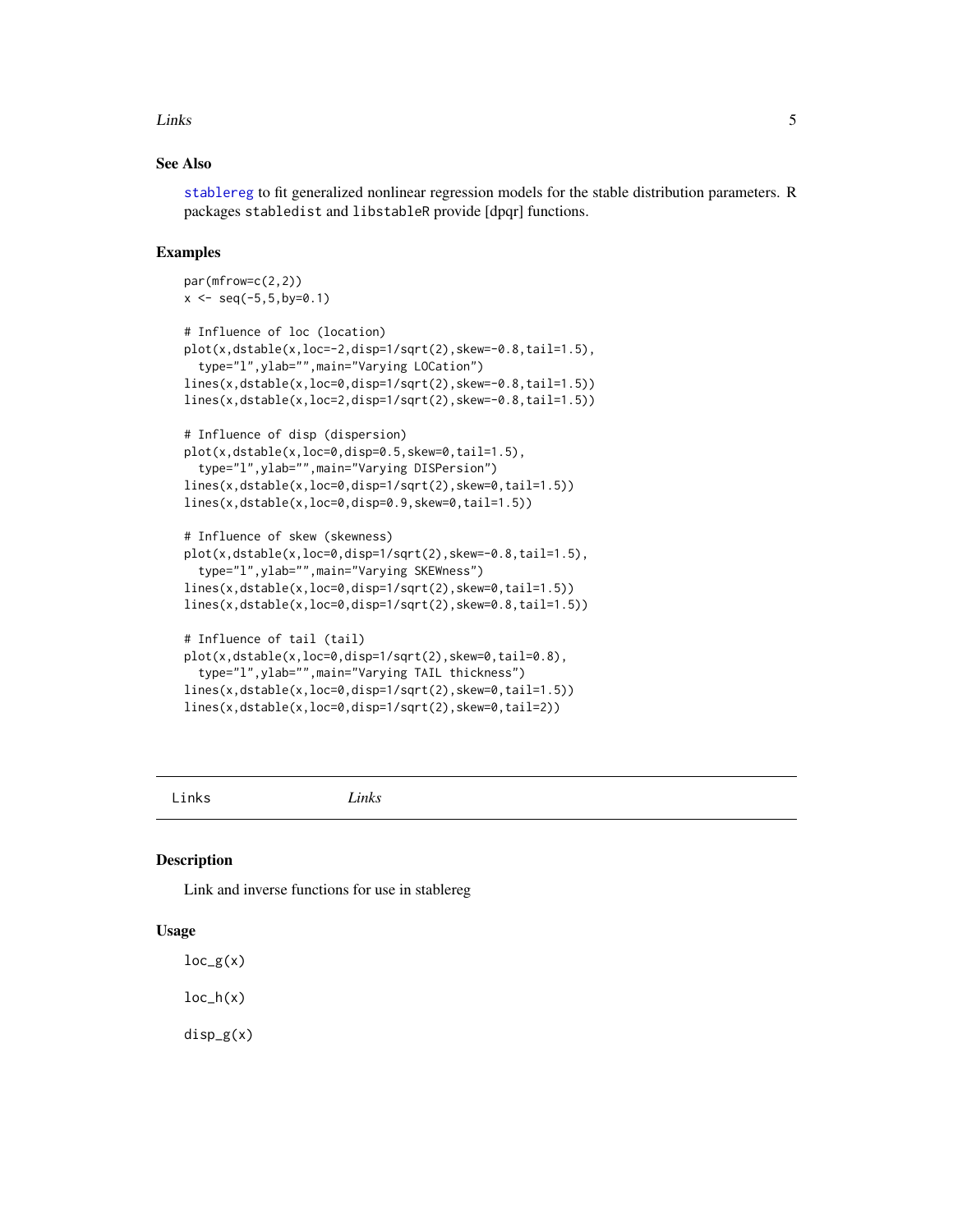disp\_h(x) skew\_g(x) skew\_h(x) tail\_g(x)  $tail_h(x)$ Arguments

x the function argument

Parameter\_Conversion *Easy conversion of parameters between stabledist (Nolan 1 parameterization) and stable (Lambert and Lindsey 1999)*

#### Description

sd2s has stabledist parameter (Nolan 1-parameterization) inputs and returns stable parameters as put forth in Lambert and Lindsey (1999) and used in this package. s2sd has stable parameter (Lambert and Lindsey (1999)) inputs and returns stabledist parameters (Nolan 1-parameterization). See examples and the readme. There's also more context and references in '?stable::dstable'.

#### Usage

sd2s(alpha, beta, gamma, delta, pm = 1)

s2sd(tail, skew, disp, loc, pm = 1)

#### Arguments

| alpha | the stabledist 'alpha'                                                           |
|-------|----------------------------------------------------------------------------------|
| beta  | the stabledist 'beta'                                                            |
| gamma | the stable dist 'gamma'                                                          |
| delta | the stabledist 'delta'                                                           |
| pm    | default 1; currently only value supported, the stabled ist parameterization 'pm' |
| tail  | the stable 'tail' analogous to 'alpha'                                           |
| skew  | the stable 's kew' analogous to 'beta'                                           |
| disp  | the stable 'disp' analogous to 'gamma'                                           |
| loc   | the stable 'loc' analogous to 'delta'                                            |

<span id="page-5-0"></span>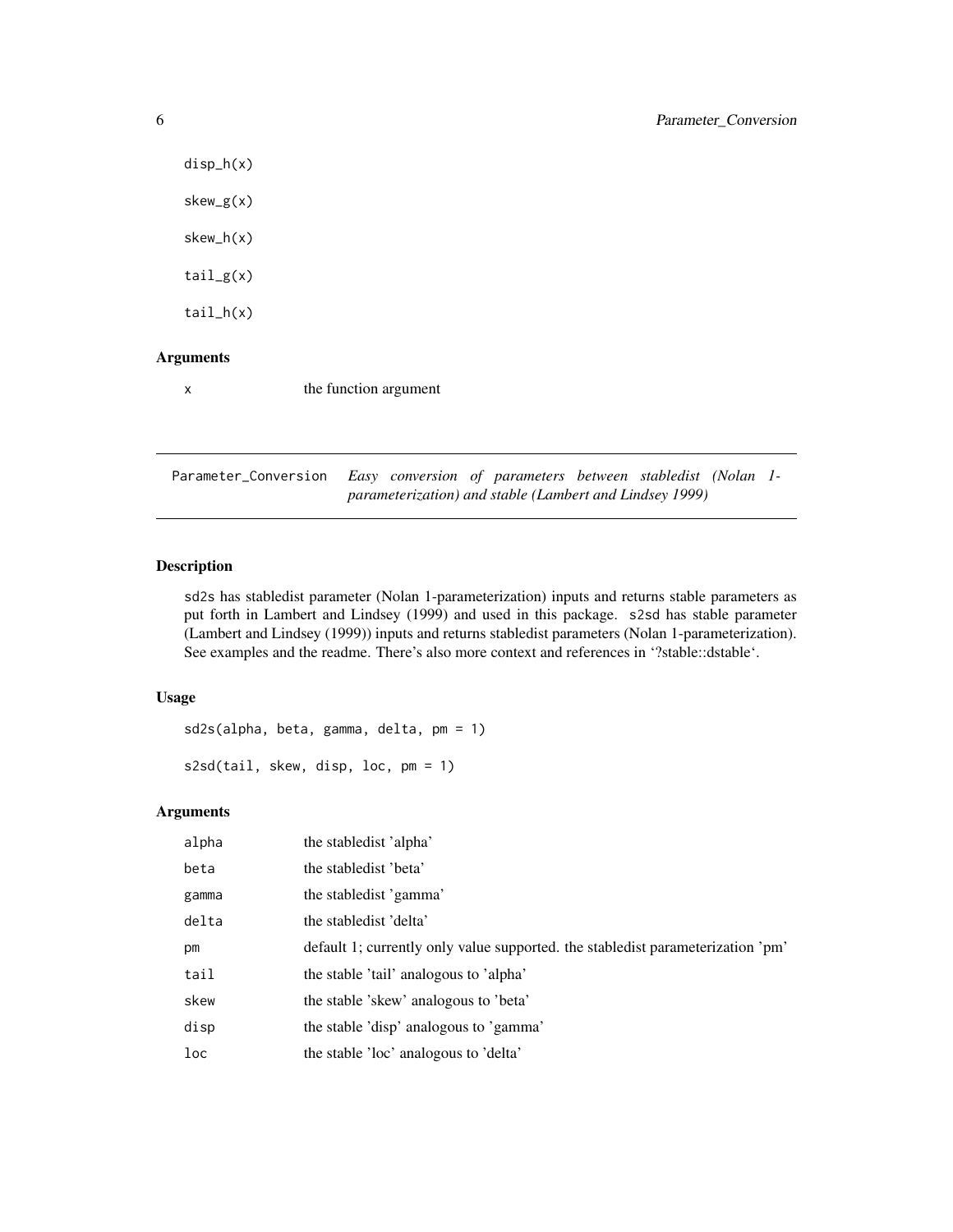#### <span id="page-6-0"></span>Details

[Swihart 2022 update:] See the examples and README for how to make equivalent calls to those of 'stabledist' (i.e., Nolan's 1-parameterization as detailed in Nolan (2020)) using these functions and this package. See github for Lambert and Lindsey 1999 JRSS-C journal article, which details the parameterization of the Buck (1995) stable distribution which allowed a Fourier inversion to arrive at a form of the \$g\_d\$ function as detailed in Nolan (2020), The Buck (1995) parameterization most closely resembles the Zolotarev B parameterization outlined in Definition 3.6 on page 93 of Nolan (2020) – except that Buck (1995) did not allow the scale parameter to multiply with the location parameter. This explains why the 'Zolotarev B' entry in Table 3.1 on page 97 of Nolan (2020) has the location parameter being multiplied by the scale parameter whereas in converting the Lindsey and Lambert (1999) to Nolan 1-parameterization the location parameter stays the same.

#### Value

sd2s returns stable parameters as put forth in Lambert and Lindsey (1999) and used in this package. s2sd returns stabledist parameters (Nolan 1-parameterization).

#### References

Lambert, P. and Lindsey, J.K. (1999) Analysing financial returns using regression models based on non-symmetric stable distributions. Applied Statistics, 48, 409-424.

Nolan, John P. Univariate stable distributions. Berlin/Heidelberg, Germany: Springer, 2020.

#### Examples

```
## Not run:
q \le -1# nolan pm=1 parameters:
a \le -1.3b \le -0.4c \leftarrow 2d \leq -0.75s <- sd2s(alpha=a, beta=b, gamma=c, delta=d)
stable::pstable(q, tail = s$tail, skew=s$skew, disp = s$disp, loc = s$loc)
stabledist::pstable(q, alpha=a, beta=b , gamma=c , delta=d, pm=1)
sd <- s2sd(tail = s$tail, skew=s$skew, disp = s$disp, loc = s$loc)
stabledist::pstable(q, alpha=sd$alpha, beta=sd$beta , gamma=sd$gamma , delta=sd$delta, pm=1)
## End(Not run)
```
Parameter\_Conversion\_Nolan\_pm1\_pm0

*Easy conversion of parameters between stabledist Nolan 1 parameterization and 0-parameterization*

#### Description

pm0\_to\_pm1 has stabledist parameter inputs for pm=0 and returns pm=1 equivalent parameterization. pm1\_to\_pm0 has stabledist parameter inputs for pm=1 and returns pm=0 equivalent parameterization.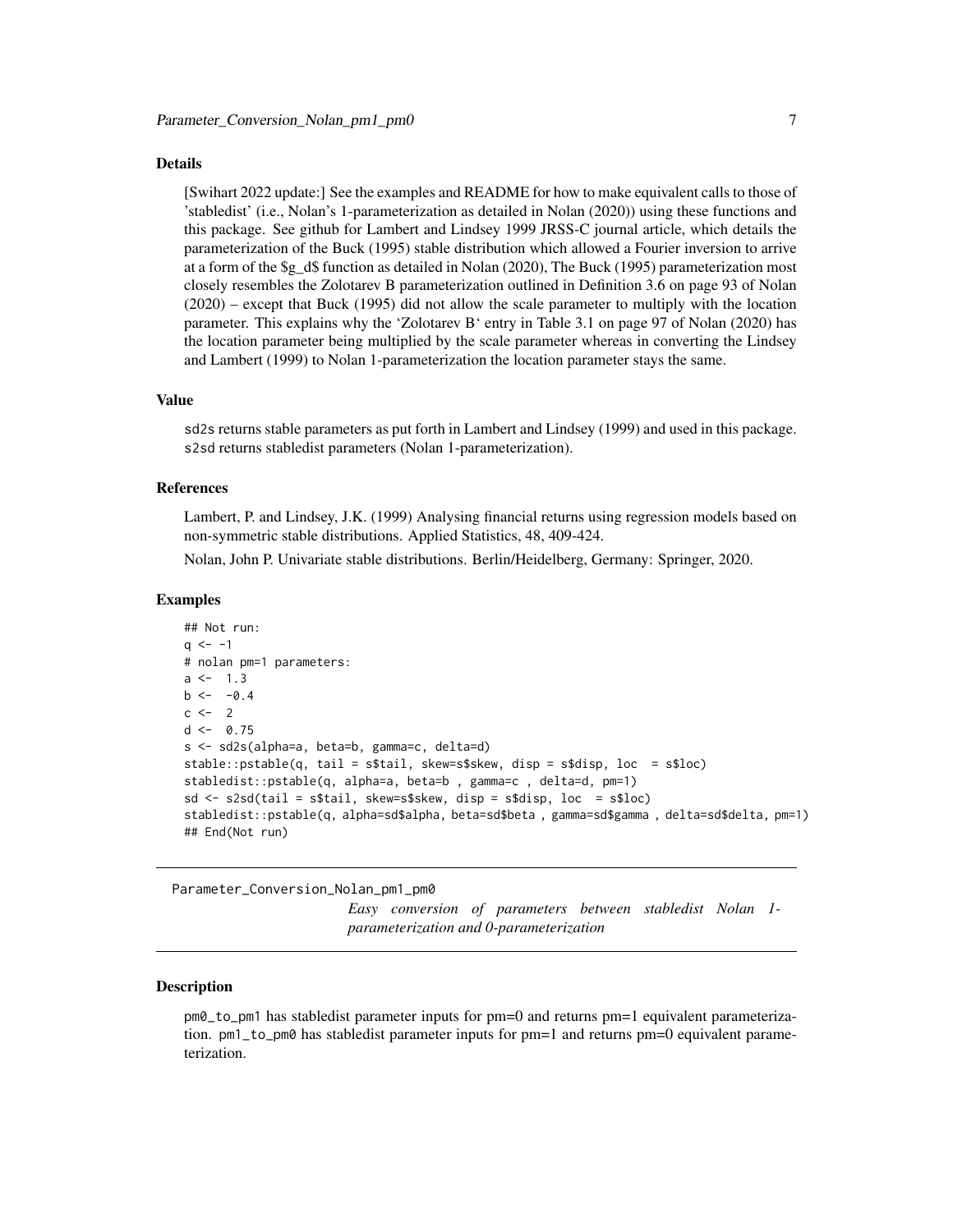#### Usage

pm0\_to\_pm1(a0, b0, c0, d0)

pm1\_to\_pm0(a1, b1, c1, d1)

#### Arguments

| a0             | the stabledist 'alpha' for pm=0 in 'stabledist'     |
|----------------|-----------------------------------------------------|
| b0             | the stabledist 'beta' for pm=0 in 'stabledist'      |
| c0             | the stable dist 'gamma' for pm=0 in 'stable dist'   |
| d0             | the stabledist 'delta' for pm=0 in 'stabledist'     |
| a1             | the stabledist 'alpha' for pm=1 in 'stabledist'     |
| b <sub>1</sub> | the stabled ist 'beta' for pm=1 in 'stabled ist'    |
| c <sub>1</sub> | the stable dist 'gamma' for pm = 1 in 'stable dist' |
| d1             | the stable dist 'delta' for pm=1 in 'stable dist'   |

#### Details

See table Table 3.1 on page 97 of Nolan (2020).

#### Value

pm0\_to\_pm1 has stabledist parameter inputs for pm=0 and returns pm=1 equivalent parameterization. pm1\_to\_pm0 has stabledist parameter inputs for pm=1 and returns pm=0 equivalent parameterization.

#### References

Nolan, John P. Univariate stable distributions. Berlin/Heidelberg, Germany: Springer, 2020.

#### Examples

```
## Not run: q <- -1
# nolan pm=1 parameters:
a1 < -1.3b1 < -0.4c1 < -2d1 < -0.75# Convert to nolan pm=0 parameters:
pm0 <- pm1_to_pm0(a1,b1,c1,d1)
a0 <- pm0$a0
b0 <- pm0$b0
c0 <- pm0$c0
d0 <- pm0$d0
# check:
stabledist::pstable(q, alpha=a1, beta=b1 , gamma=c1 , delta=d1, pm=1)
#> [1] 0.1965513
# only change delta=d0 for pm=0
```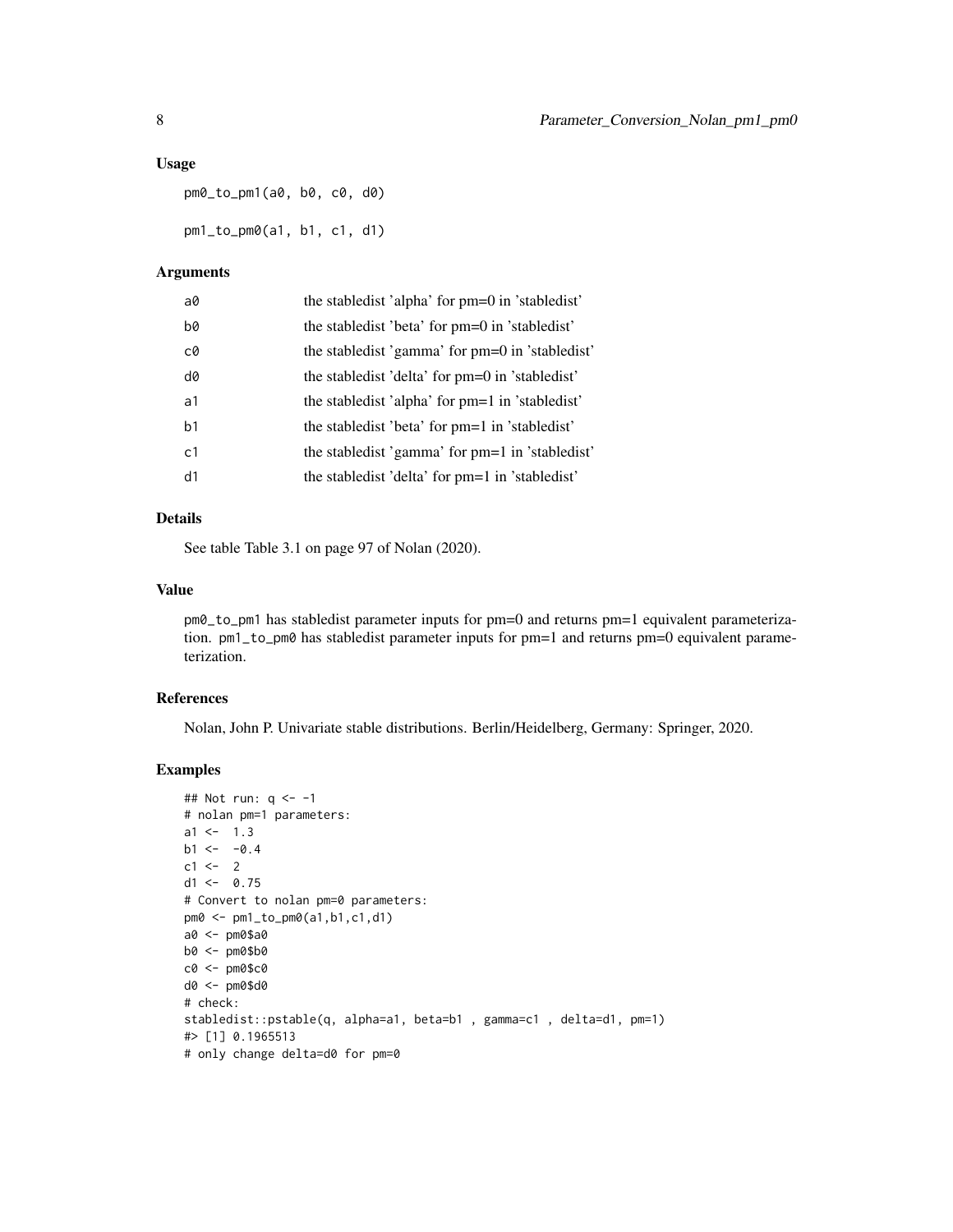#### <span id="page-8-0"></span>stable.mode 9

```
stabledist::pstable(q, alpha=a1, beta=b1 , gamma=c1 , delta=d0, pm=0)
stabledist::pstable(q, alpha=a0, beta=b0, gamma=c0, delta=d0, pm=0)
#> [1] 0.1965513
stabledist::dstable(q, alpha=a1, beta=b1 , gamma=c1 , delta=d1, pm=1)
#> [1] 0.0572133
# only change delta=d0 for pm=0
stabledist::dstable(q, alpha=a1, beta=b1 , gamma=c1 , delta=d0, pm=0)
stabledist::dstable(q, alpha=a0, beta=b0, gamma=c0, delta=d0, pm=0)
#> [1] 0.0572133
## End(Not run)
```
stable.mode *Mode of a Stable Distribution*

#### Description

This function gives a reliable approximation to the mode of a stable distribution with location, dispersion, skewness and tail thickness specified by the parameters loc, disp, skew and tail. tail must be in (1,2).

#### Usage

stable.mode(loc, disp, skew, tail)

#### Arguments

| loc  | vector of (real) location parameters.                             |
|------|-------------------------------------------------------------------|
| disp | vector of (positive) dispersion parameters.                       |
| skew | vector of skewness parameters (in $[-1,1]$ ).                     |
| tail | vector of parameters (in $[1,2]$ ) related to the tail thickness. |

#### Details

loc is a location parameter in the same way as the mean in the normal distribution: it can take any real value.

disp is a dispersion parameter in the same way as the standard deviation in the normal distribution: it can take any positive value.

skew is a skewness parameter: it can take any value in  $(-1, 1)$ . The distribution is right-skewed, symmetric and left-skewed when skew is negative, null or positive respectively.

tail is a tail parameter (often named the characteristic exponent): it can take any value in  $(0, 2)$ (with tail=1 and tail=2 yielding the Cauchy and the normal distributions respectively when symmetry holds).

The simplest empirical formula found to give a satisfactory approximation to the mode for values of tail in  $(1, 2)$  is

 $loc + disp * a * skew * exp(-b * abs(skew))$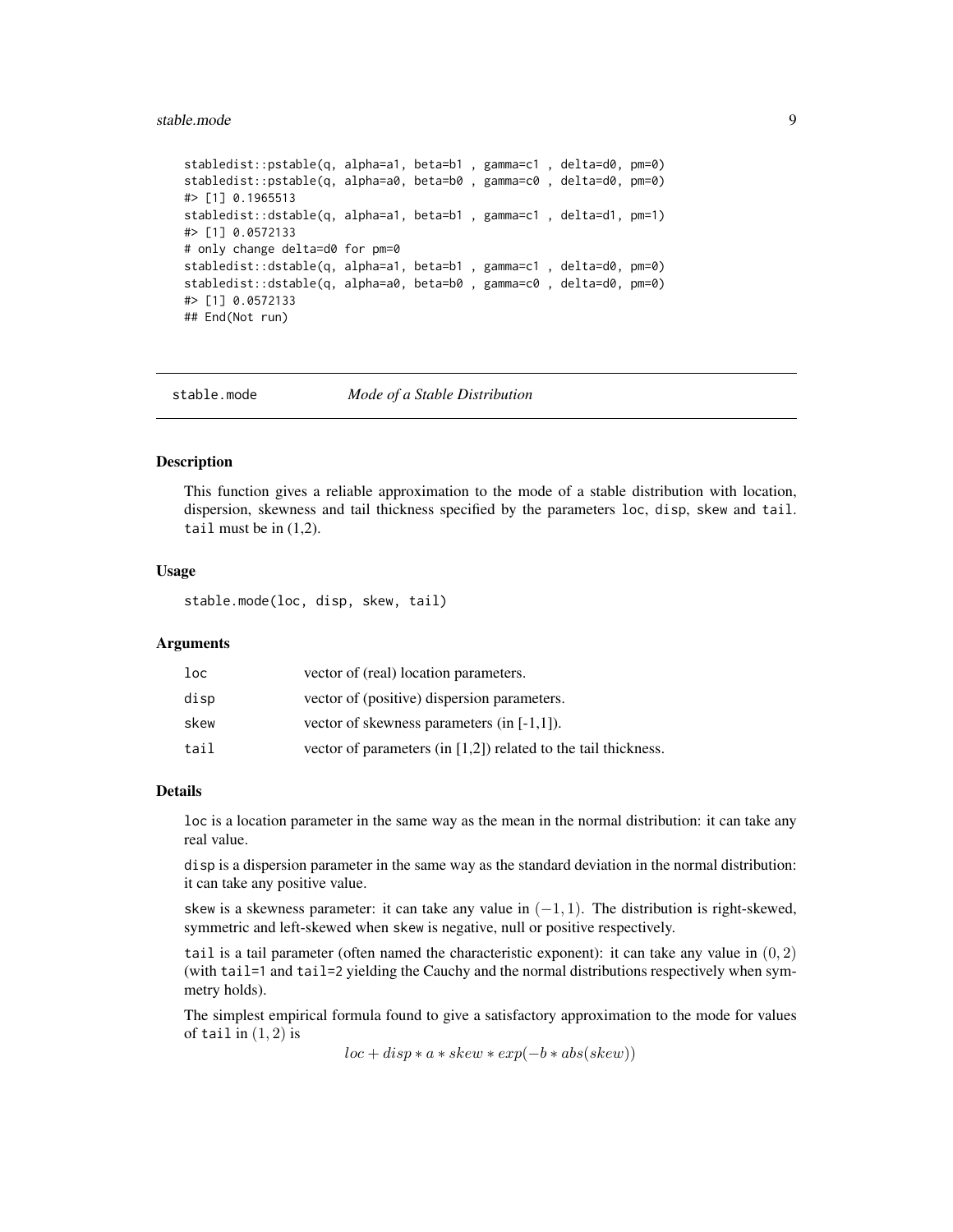<span id="page-9-0"></span>with

$$
a = 1.7665114 + 1.8417675 * tail - 2.2954390 * tail^2 + 0.4666749 * tail^3
$$

and

.

```
b = -0.003142967 + 632.4715 * tail * exp(-7.106035 * tail)
```
#### Value

A list of size 3 giving the mode,  $a$  and  $b$ .

#### Author(s)

Philippe Lambert (Catholic University of Louvain, Belgium, <phlambert@stat.ucl.ac.be>) and Jim Lindsey.

#### References

Lambert, P. and Lindsey, J.K. (1999) Analysing financial returns using regression models based on non-symmetric stable distributions. Applied Statistics, 48, 409-424.

#### See Also

stable for more details on the stable distribution.

stablereg to fit generalized linear models for the stable distribution parameters.

#### Examples

```
x \leq -\text{seq}(-5, 5, \text{by=0}.1)plot(x,dstable(x,loc=0,disp=1,skew=-1,tail=1.5),type="l",ylab="f(x)")
xhat <- stable.mode(loc=0,disp=1,skew=-1,tail=1.5)$ytilde
fxhat <- dstable(xhat,loc=0,disp=1,skew=-1,tail=1.5)
lines(c(xhat,xhat),c(0,fxhat),lty="dotted")
```
<span id="page-9-1"></span>stablereg *Stable Generalized Regression Models*

#### Description

stablereg fits user specified generalized linear and nonlinear regression models based on the stable distribution to (uncensored, right and/or left censored) data. This allows the location, the dispersion, the skewness and the tails of the fitted stable distribution to vary with explanatory variables.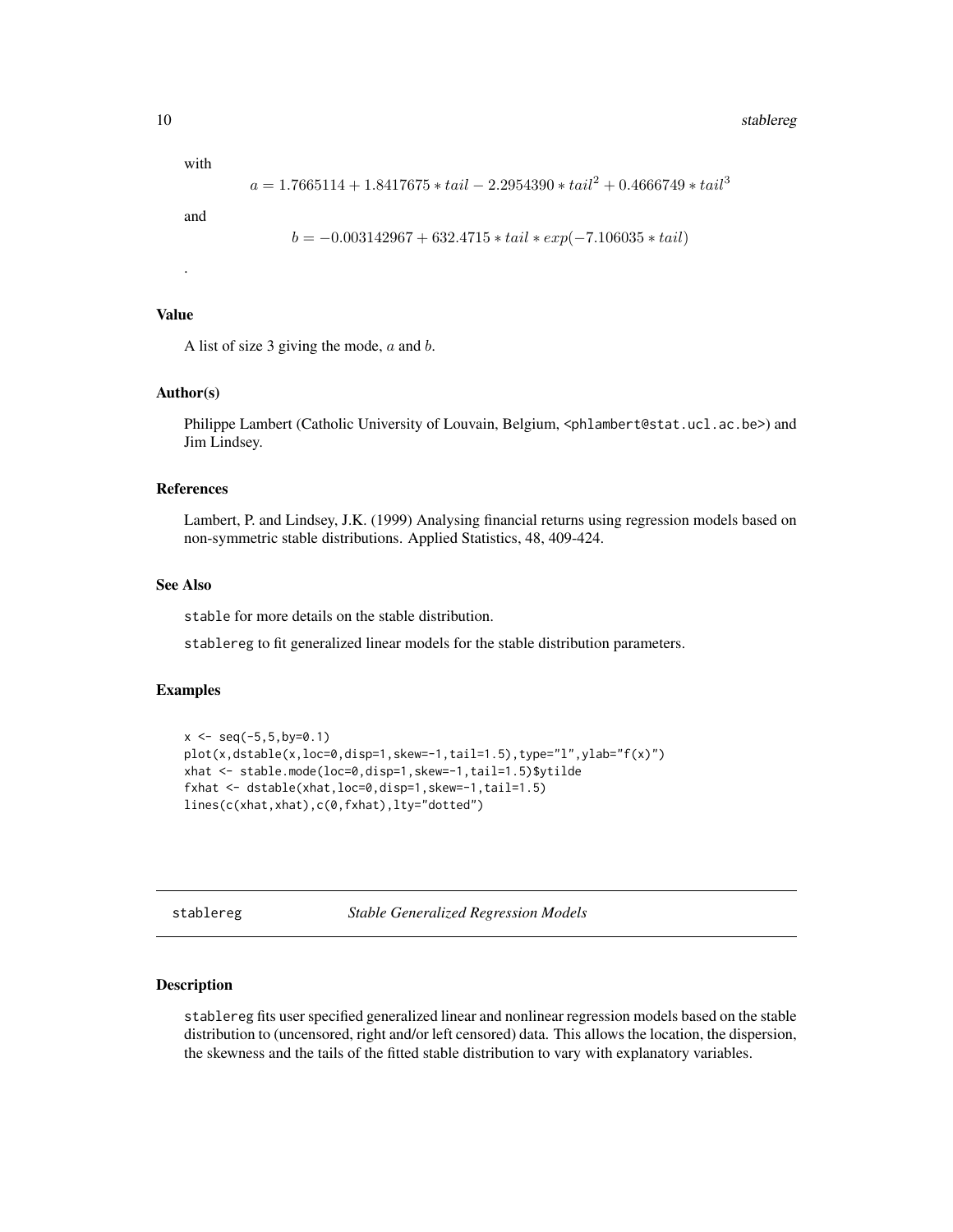#### stablereg the contract of the contract of the contract of the contract of the contract of the contract of the contract of the contract of the contract of the contract of the contract of the contract of the contract of the

#### Usage

```
stablereg(
 y = NULL,loc = 0,
 disp = 1,skew = 0,
  tail = 1.5,
 oloc = TRUE,
  odisp = TRUE,
 oskew = TRUE,
 otail = TRUE,noopt = FALSE,
  iloc = NULL,
  idisp = NULL,
  iskew = NULL,
  itail = NULL,
  loc_h = NULL,disp_h = NULL,skew_h = NULL,tail_h = NULL,weights = 1,
  exact = FALSE,delta = 1,
  envir = parent.frame(),integration = "Romberg",
  eps = 1e-06,
  up = 10,npoint = 501,hessian = TRUE,
  llik.output = FALSE,
  print<math>.level = 0,ndigit = 10,steptol = 1e-05,
  gradtol = 1e-05,
  fscale = 1,
  typsize = abs(p0),
  stepmax = sqrt(p0 % x * p0),iterlim = 100
```
#### Arguments

)

y The response vector or a repeated data object. If the repeated data object contains more than one response variable, give that object in envir and give the name of the response variable to be used here.

> For censored data, two columns with the second being the censoring indicator (1: uncensored, 0: right censored, -1: left censored.)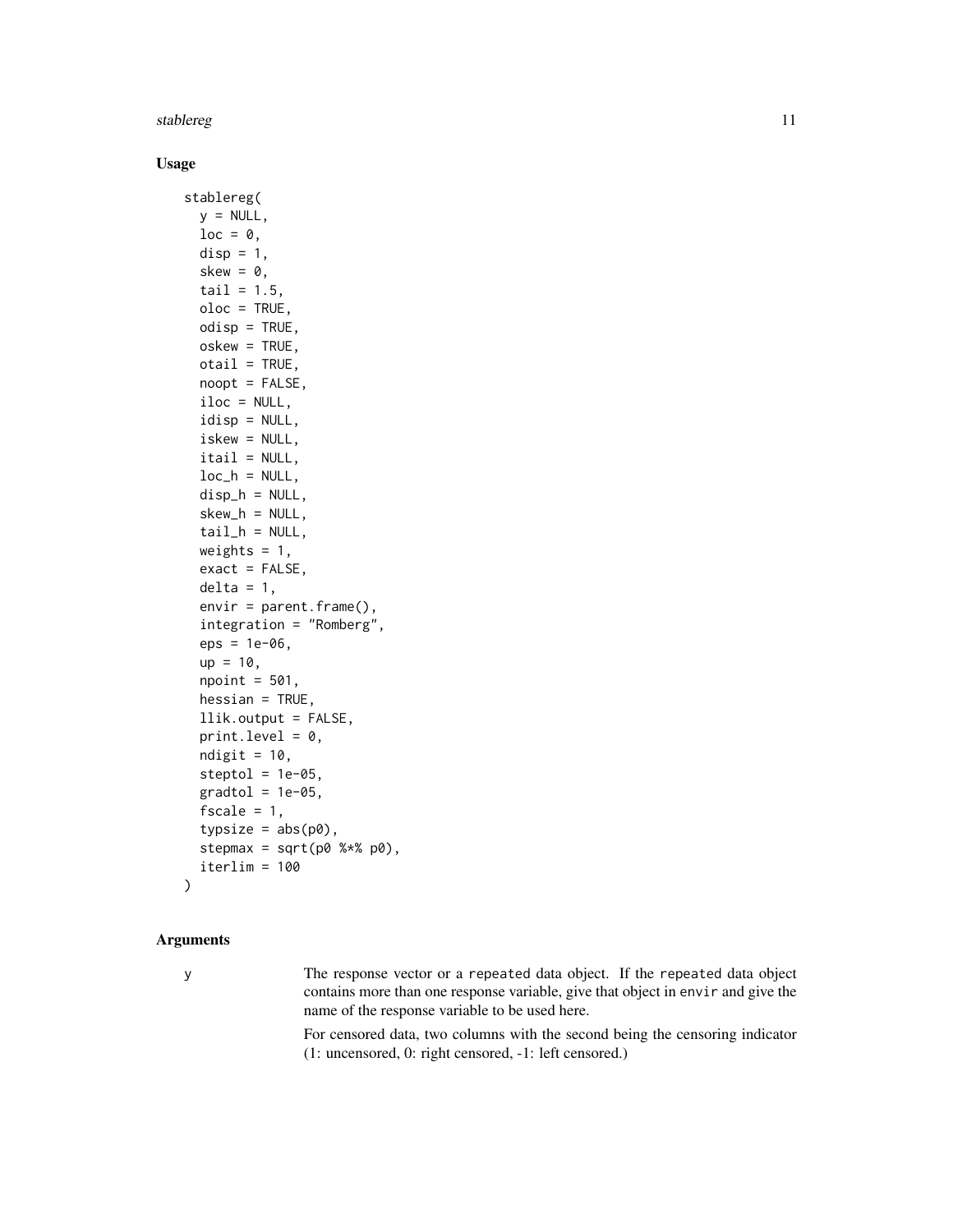#### loc, loc\_h, oloc, iloc

Describe the regression model fitted for the location parameter of the stable distribution, perhaps after transformation by the link function loc\_g (set to the identity by default. The inverse link function is denoted by loc\_h. Note that these functions cannot contain unknown parameters).

Two specifications are possible:

(1) loc is a linear or nonlinear language expression beginning with  $\sim$  or an R function, describing the regression function for the location parameter (after transformation by loc\_g, the link function).

iloc is a vector of initial conditions for the parameters in the regression for this parameter.

oloc is a boolean indicating if an optimization of the likelihood has to be carried out on these parameters. If oloc is set to TRUE, a default zero value is considered for the starting values iloc. But if no optimization is desired on the location parameters, i.e. when the likelihood has to be evaluated or optimized at a fixed location, then iloc has to be explicitely specified.

(2) loc is a numeric expression (i.e. a scalar or a vector of the same size as the data vector y, or  $y$ [, 1] when censoring is considered).

If oloc is set to TRUE, i.e. when an optimization of the likelihood has to be carried out on the location parameter, then the location parameter (after transformation by the link function  $loc_g$ ) is set to an unknown parameter with initial value equal to iloc[1] or loc[1] when iloc is not specified.

But when oloc is set to FALSE, i.e. when the likelihood has to be evaluated or optimized at a fixed location, then the transformed location is assumed to be equal to loc when it is of the same length as the data vector  $y$  (or  $y$ [,1] when censoring is considered), and to loc[1] otherwise.

Specification (1) is especially useful in ANOVA-like situations where the location is assumed to change with the levels of some factor variable.

#### disp, disp\_h, odisp, idisp

describe the regression model for the dispersion parameter of the fitted stable distribution, after transformation by the link function disp\_g (set to the log function by default). The inverse link function is denoted by disp\_h. Again these functions cannot contain unknown parameters. The same rules as above apply when specifying the generalized regression model for the dispersion parameter.

skew, skew\_h, oskew, iskew

describe the regression model for the skewness parameter of the fitted stable distribution, after transformation by the link function skew\_g (set to log{(1 +  $[0.1]/(1 - [0.1])$  by default). The inverse link function is denoted by skew\_h. Again these functions cannot contain unknown parameters. The same rules as above apply when specifying the generalized regression model for the skewness parameter.

#### tail, tail\_h, otail, itail

describe the regression model considered for the tail parameter of the fitted stable distribution, after transformation by the link function tail\_g (set to log{([.]  $-1$ /(2 -[.])} by default. The inverse link function is denoted by tail\_h. Again these functions cannot contain unknown parameters). The same rules as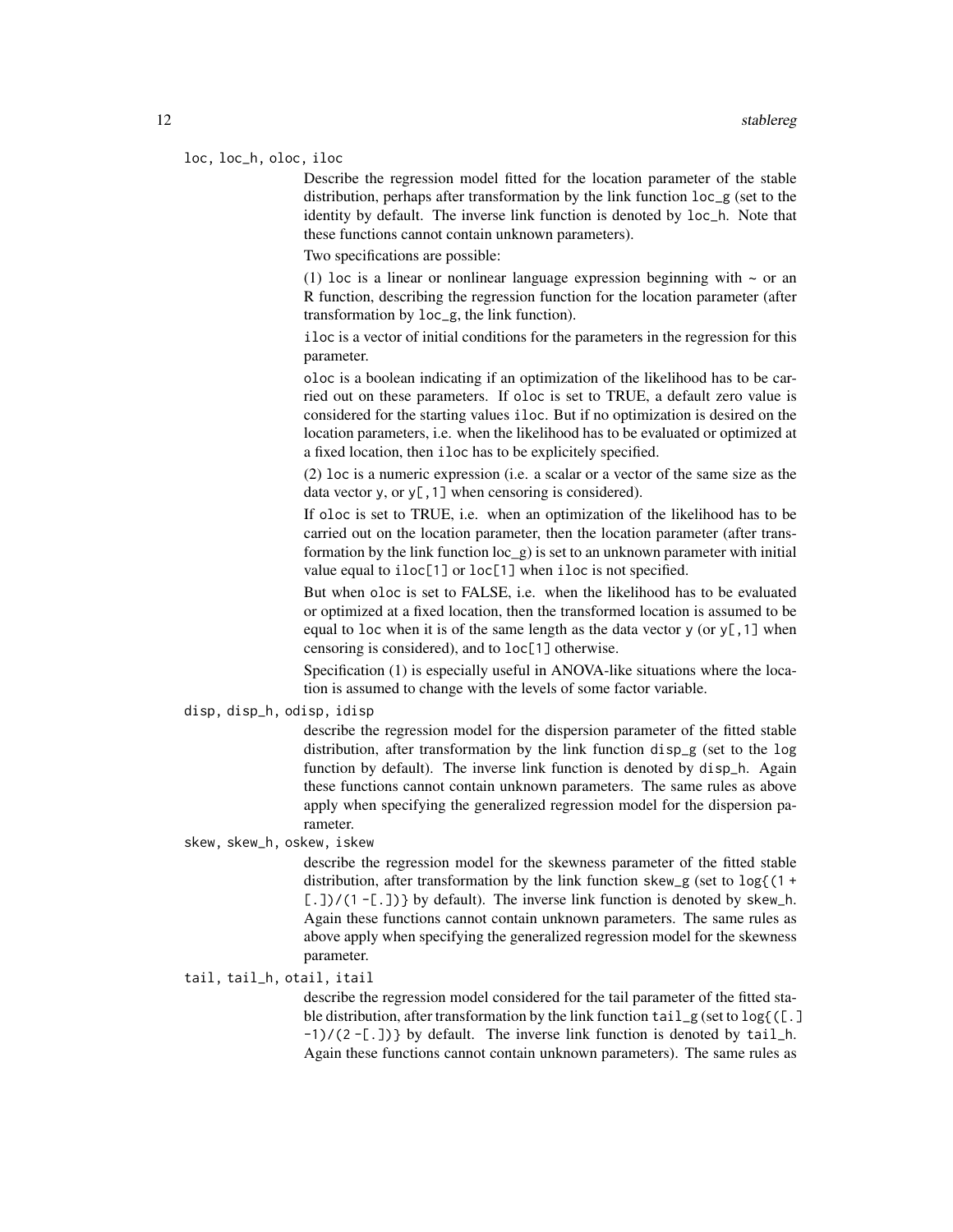<span id="page-12-0"></span>

|                              | above apply when specifying the generalized regression model for the tail pa-<br>rameter.                                                                                                                                                                                                                                                                                                                                            |
|------------------------------|--------------------------------------------------------------------------------------------------------------------------------------------------------------------------------------------------------------------------------------------------------------------------------------------------------------------------------------------------------------------------------------------------------------------------------------|
| noopt                        | When set to TRUE, it forces oloc, odisp, oskew and otail to FALSE, what-<br>ever the user choice for these last three arguments. It is especially useful when<br>looking for appropriate initial values for the regression model parameters, before<br>undertaking the optimization of the likelihood.                                                                                                                               |
| weights                      | Weight vector.                                                                                                                                                                                                                                                                                                                                                                                                                       |
| exact                        | If TRUE, fits the exact likelihood function for continuous data by integration<br>over intervals of observation, i.e. interval censoring.                                                                                                                                                                                                                                                                                            |
| delta                        | Scalar or vector giving the unit of measurement for each response value, set<br>to unity by default. For example, if a response is measured to two decimals,<br>delta=0.01. If the response is transformed, this must be multiplied by the Ja-<br>cobian. For example, with a log transformation, delta=1/y. (The delta values<br>for the censored response are ignored.) The transformation cannot contain un-<br>known parameters. |
| envir                        | Environment in which model formulae are to be interpreted or a data object of<br>class, repeated, tccov, or tvcov; the name of the response variable should be<br>given in y. If y has class repeated, it is used as the environment.                                                                                                                                                                                                |
| integration, eps, up, npoint |                                                                                                                                                                                                                                                                                                                                                                                                                                      |
|                              | integration indicates which algorithm must be used to evaluate the stable den-<br>sity when the likelihood is computed with exact set to FALSE. See the man<br>page on stable for extra information.                                                                                                                                                                                                                                 |
| hessian                      | Arguments controlling the optimization procedure nlm.                                                                                                                                                                                                                                                                                                                                                                                |
| llik.output                  | is TRUE when the likelihood has to be displayed at each iteration of the opti-<br>mization.                                                                                                                                                                                                                                                                                                                                          |
| print.level                  | Arguments controlling the optimization procedure nlm.                                                                                                                                                                                                                                                                                                                                                                                |
| ndigit                       | Arguments controlling the optimization procedure nlm.                                                                                                                                                                                                                                                                                                                                                                                |
| steptol                      | Arguments controlling the optimization procedure nlm.                                                                                                                                                                                                                                                                                                                                                                                |
| gradtol                      | Arguments controlling the optimization procedure nlm.                                                                                                                                                                                                                                                                                                                                                                                |
| fscale                       | Arguments controlling the optimization procedure nlm.                                                                                                                                                                                                                                                                                                                                                                                |
| typsize                      | Arguments controlling the optimization procedure nlm.                                                                                                                                                                                                                                                                                                                                                                                |
| stepmax                      | Arguments controlling the optimization procedure nlm.                                                                                                                                                                                                                                                                                                                                                                                |
| iterlim                      | Arguments controlling the optimization procedure nlm.                                                                                                                                                                                                                                                                                                                                                                                |

#### Value

A list of class stable is returned. The printed output includes the -log-likelihood, the corresponding AIC, the maximum likelihood estimates, standard errors, and correlations. It also include all the relevant information calculated, including error codes.

#### Warning

Because of the numerical integrations involved, convergence can be very sensitive to the initial parameter values supplied and to the settings of the arguments controlling [nlm](#page-0-0). If nlm feeds extreme parameter values in the tails of the distribution to the likelihood function, the integration may hang for a long time.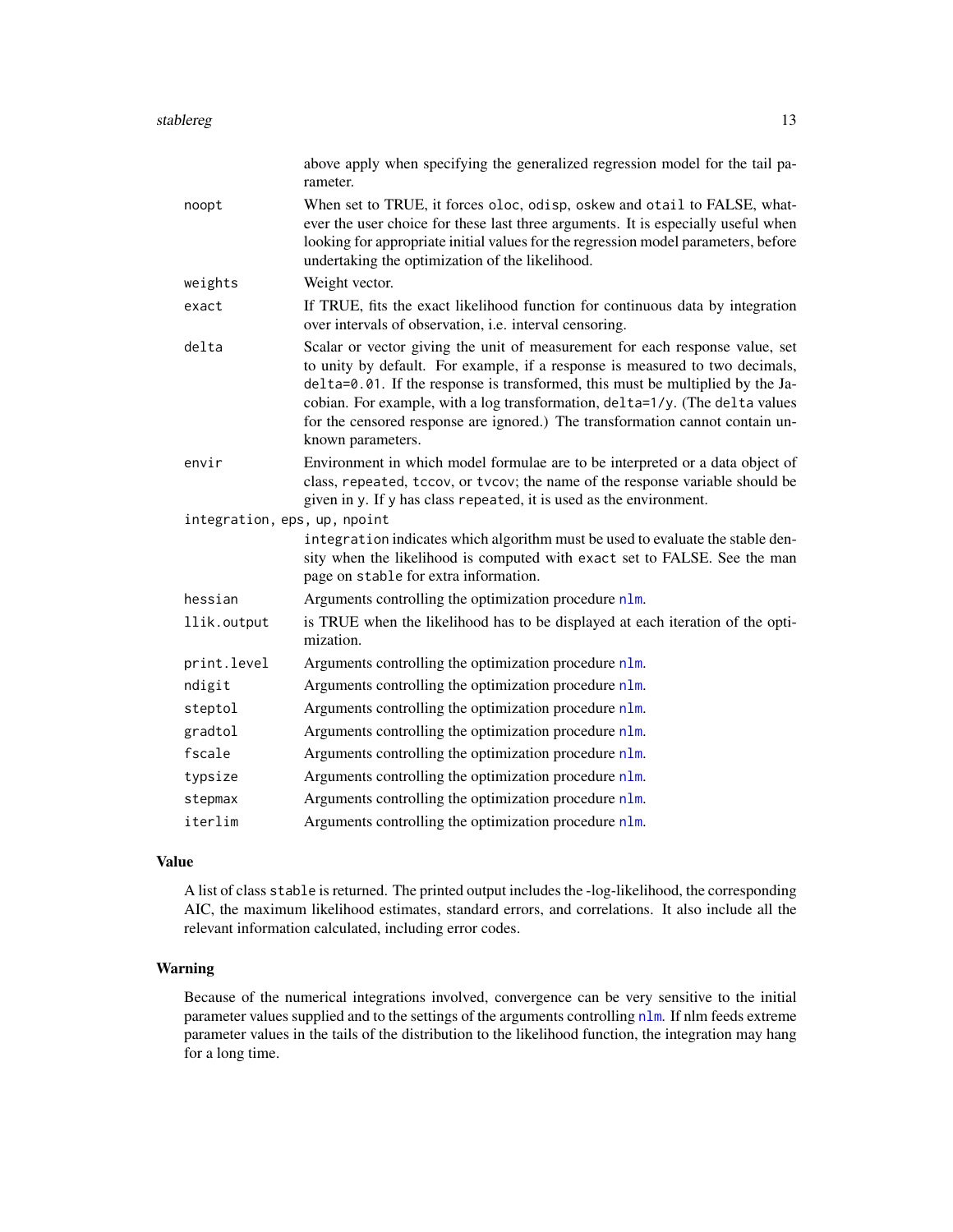#### <span id="page-13-0"></span>Author(s)

Philippe Lambert (Catholic University of Louvain, Belgium, <phlambert@stat.ucl.ac.be>) and Jim Lindsey.

#### References

Lambert, P. and Lindsey, J.K. (1999) Analysing financial returns using regression models based on non-symmetric stable distributions. Applied Statistics 48, 409-424.

#### See Also

[lm](#page-0-0), [glm](#page-0-0), stable and stable.mode.

#### Examples

```
## Share return over a 50 day period (see reference above)
# shares
y <- c(296,296,300,302,300,304,303,299,293,294,294,293,295,287,288,297,
305,307,307,304,303,304,304,309,309,309,307,306,304,300,296,301,298,
295,295,293,292,297,294,293,306,303,301,303,308,305,302,301,297,299)
# returns
ret <- (y[2:50]-y[1:49])/y[1:49]
# hist(ret, breaks=seq(-0.035,0.045,0.01))
day \leq seq(0,0.48,by=0.01) # time measured in days/100
x \leq -\text{seq}(1, \text{length}(\text{ret})) - 1# Classic stationary normal model tail=2
print(z1 <- stablereg(y = ret, delta = 1/y[1:49],
loc = -1, disp= -1, skew = -1, tail = tail_g(1.9999999),
iloc = \theta, idisp = -3, iskew = \theta, oskew = FALSE, otail = FALSE))
# Normal model (tail=2) with dispersion=disp_h(b0+b1*day)
print(z2 \le stablereg(y = ret, delta = 1/y[1:49], loc = \simday,
disp = \sim1, skew = \sim1, tail = tail_g(1.999999), iloc = c(0.003,0),
idisp = -4.5, iskew = 0, oskew = FALSE, otail = FALSE))
# Stable model with loc(ation)=loc_h(b0+b1*day)
print(z3 <- stablereg(y = ret, delta = 1/y[1:49],
loc = -day, disp = -1, skew = -1, tail = -1,
iloc = c(0.001, -0.004), idisp = -4.8, iskew = 0, itail = 0.6))
# Stable model with disp(ersion)=disp_h(b0+b1*day)
print(z4 \leq state1 stablereg(y = ret, delta = 1/y[1:49],
loc = \sim1, disp = \simday, skew = \sim1, tail = \sim1,
iloc = 0.003, idisp = c(-4.8,0), iskew = -0.03, itail = 1.6))
# Stable model with skew(ness)=skew_h(b0+b1*day)
# Evaluation at fixed parameter values (because noopt is set to TRUE)
print(z5 \le stablereg(y = ret, delta = 1/y[1:49],
```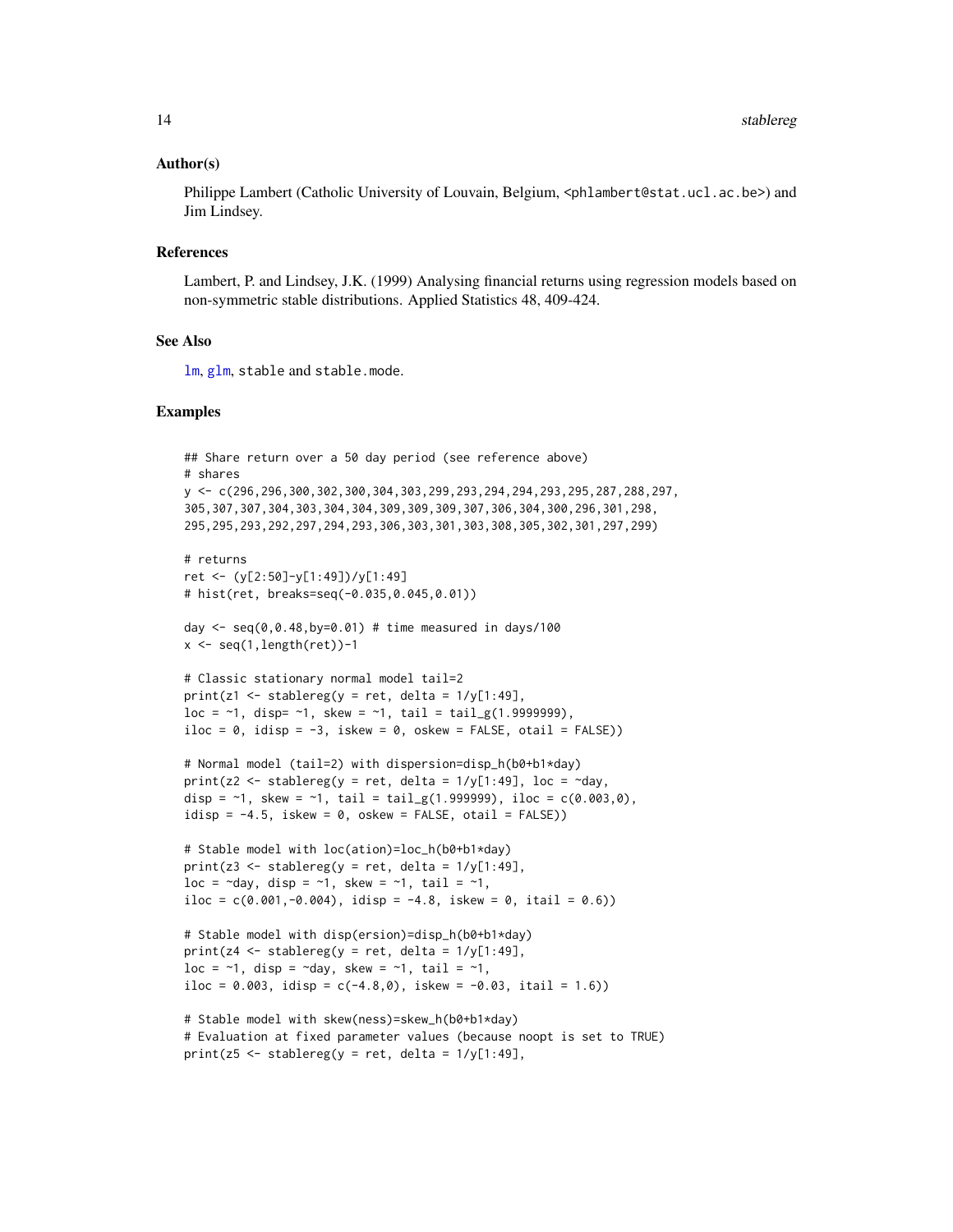#### stablereg the stable stable stable stable stable stable stable stable stable stable stable stable stable stable

```
loc = \sim1, disp = \sim1, skew = \simday, tail = \sim1,
iloc = 5.557e-04, idisp = -4.957, iskew = c(2.811,-2.158),
ital = 1.57, noopt=True()# Stable model with tail=tail_h(b0+b1*day)
print(z6 <- stablereg(y = ret, delta = 1/y[1:49], loc = ret ~ 1,
disp = -1, skew = -1, tail = -day, iloc = 0.002,
idisp = -4.8, iskew = -2, itail = c(2.4, -4), hessian=FALSE))
```